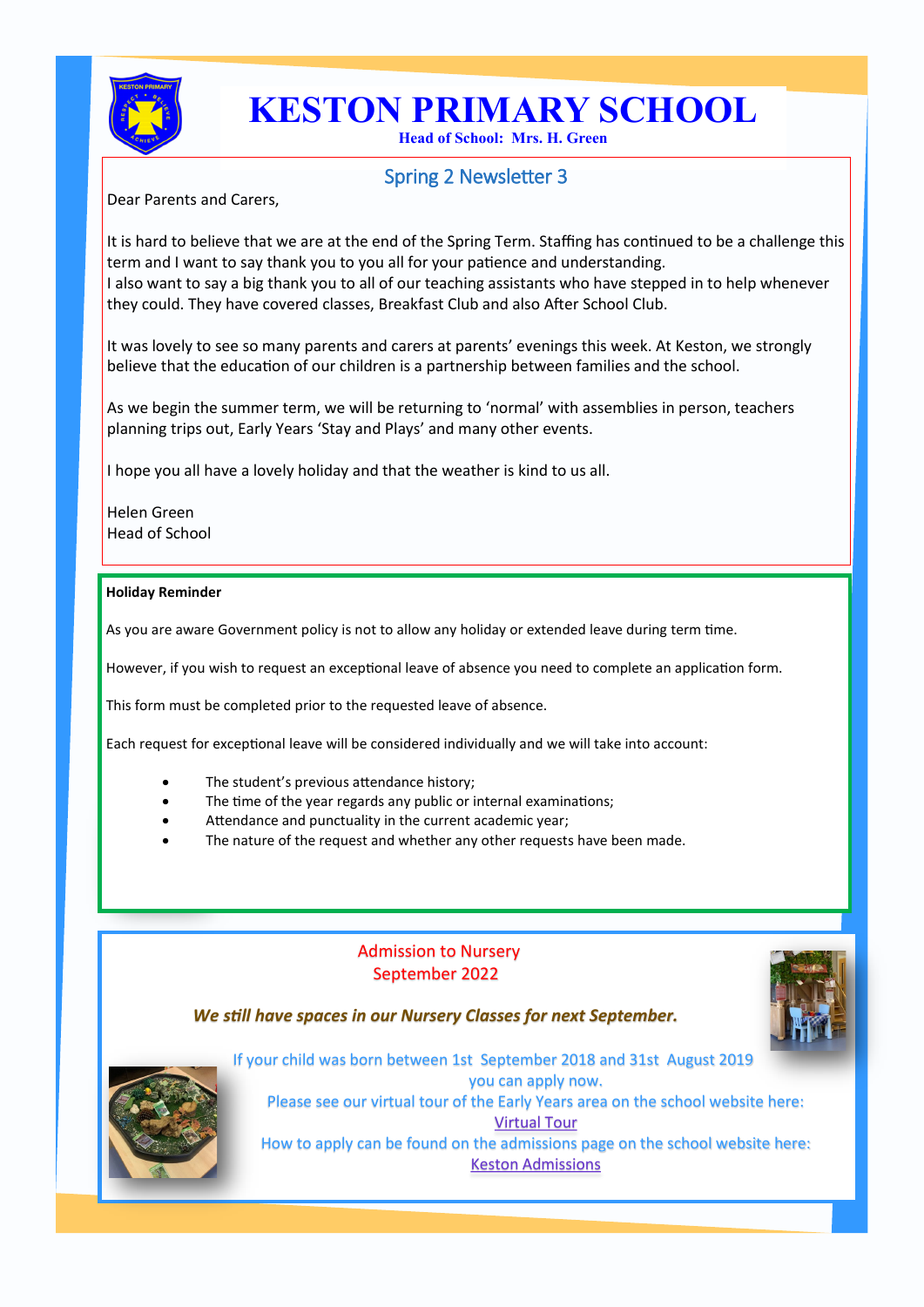

As we continue to return to normal, we will begin to plan school trips to support the children's learning.

As you will be aware, there have been significant increases in costs, for many things over the last two years which maybe reflected in the cost of school trips.

Please do come and talk to us if your child is going on a trip and you think you may be entitled to support to pay for it.

After two academic years of children not having to sit National Tests, this Summer term the children in Year Two and Year Six will be sitting SATs tests.

Year Two SATs are carried out by the children in small groups throughout the month of May.

The Year Six children will sit their SATs tests during the week of the 9th May.

It is therefor really important that children in those year groups are in school everyday in the lead up to and during the time of their SATs.





**Summer Term Uniform** 



During the summer term until the October half term, blue & white check dresses may be worn. Grey tailored shorts, may also be worn.

#### **School Lunches**

After Easter we will be returning to normal

lunchtimes. This means that children in Years Three to Six who have packed lunches will eat in the Junior Hall, everyone else will eat their lunches in the Infant Hall.



**Please join us on Twitter:**

#### **PE Kit Reminder**

- Royal blue shorts, white t-shirt
- Plimsolls or trainers (black or white) with socks are required for outdoor activities

#### **Phonics Workshop**

After Easter we will be starting to use a new scheme to teach phonics in the Early Years. We are holding a workshop for Reception parents at 9.15am on Wednesday 27th April, to share information about how we teach phonics.

Please do join us if you are interested in learning more.



**Twitter**

[http://twitter.com/kestonprimary](https://twitter.com/kestonprimary)